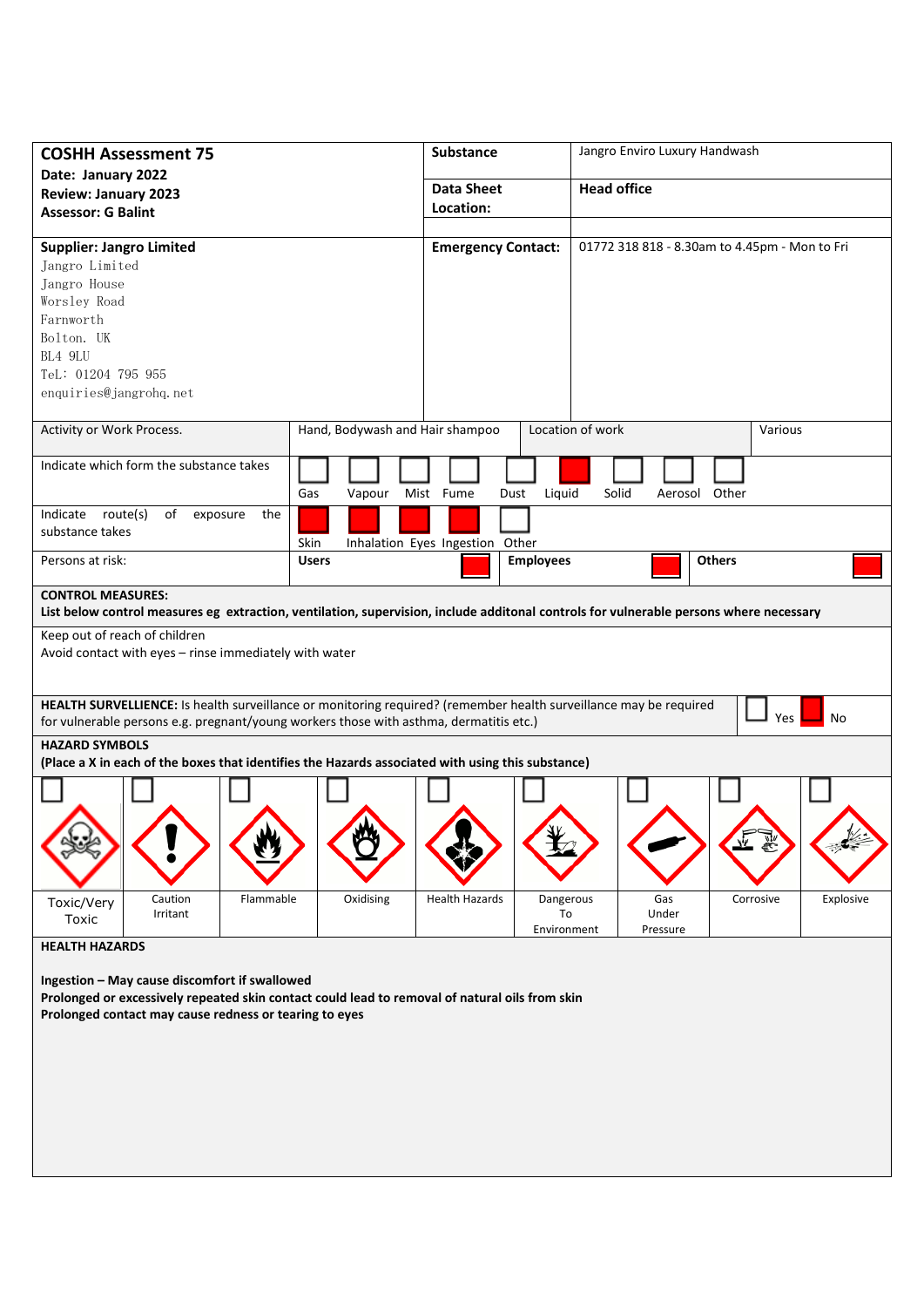| PERSONAL PROTECTIVE EQUIPMENT<br>(Place a X in each of the boxes for mandatory PPE/RPE)                                                                       |                                                                                                                                                                                              |                                                                                                                                                                                                                                                |                |              |          |              |
|---------------------------------------------------------------------------------------------------------------------------------------------------------------|----------------------------------------------------------------------------------------------------------------------------------------------------------------------------------------------|------------------------------------------------------------------------------------------------------------------------------------------------------------------------------------------------------------------------------------------------|----------------|--------------|----------|--------------|
|                                                                                                                                                               |                                                                                                                                                                                              |                                                                                                                                                                                                                                                |                |              |          |              |
|                                                                                                                                                               |                                                                                                                                                                                              |                                                                                                                                                                                                                                                |                |              |          |              |
| Dust mask                                                                                                                                                     | Respirator                                                                                                                                                                                   | Visor                                                                                                                                                                                                                                          | Eye Protection | <b>Boots</b> | Overalls | Gloves       |
| <b>FIRST AID MEASURES</b>                                                                                                                                     |                                                                                                                                                                                              |                                                                                                                                                                                                                                                |                |              |          |              |
| <b>First aid</b>                                                                                                                                              |                                                                                                                                                                                              |                                                                                                                                                                                                                                                |                |              |          |              |
| Eye contact                                                                                                                                                   | Remove contact lenses, irrigate copiously with clean, fresh water, holding the<br>eyelids apart for at least 15 minutes and seek immediate medical advice if symptoms occur after<br>washing |                                                                                                                                                                                                                                                |                |              |          |              |
| Skin contact                                                                                                                                                  |                                                                                                                                                                                              | Wash skin thoroughly with water.                                                                                                                                                                                                               |                |              |          |              |
| Inhalation                                                                                                                                                    |                                                                                                                                                                                              | Unlikely route of exposure as the product does not contain volatile substances. If spray/mist has<br>been inhaled, proceed as follows. Move affected person to fresh air and keep warm and at rest in<br>a position comfortable for breathing. |                |              |          |              |
| Ingestion                                                                                                                                                     | Give plenty of water to drink. Get medical attention if any discomfort                                                                                                                       |                                                                                                                                                                                                                                                |                |              |          |              |
| continues. Keep person warm and at rest. Do NOT induce vomiting.<br>FIRE MEASURES (Place a X in each of the boxes that can be used with this COSHH Substance) |                                                                                                                                                                                              |                                                                                                                                                                                                                                                |                |              |          |              |
| THE PRODUCT IS NOT FLAMMABLE. USE FIRE EXTINGUISHING MEDIA SUITABLE FOR THE SURROUNDING FIRE                                                                  |                                                                                                                                                                                              |                                                                                                                                                                                                                                                |                |              |          |              |
|                                                                                                                                                               |                                                                                                                                                                                              |                                                                                                                                                                                                                                                |                |              |          |              |
|                                                                                                                                                               |                                                                                                                                                                                              |                                                                                                                                                                                                                                                |                |              |          |              |
| CO <sub>2</sub>                                                                                                                                               |                                                                                                                                                                                              | Water                                                                                                                                                                                                                                          | Foam           |              | Powder   | Fire Blanket |

## **DO NOT USE WATER JET**

Storage

Observe label precautions. Keep only in the original container in a cool, well-ventilated place. Store away from the following materials: Oxidising materials.